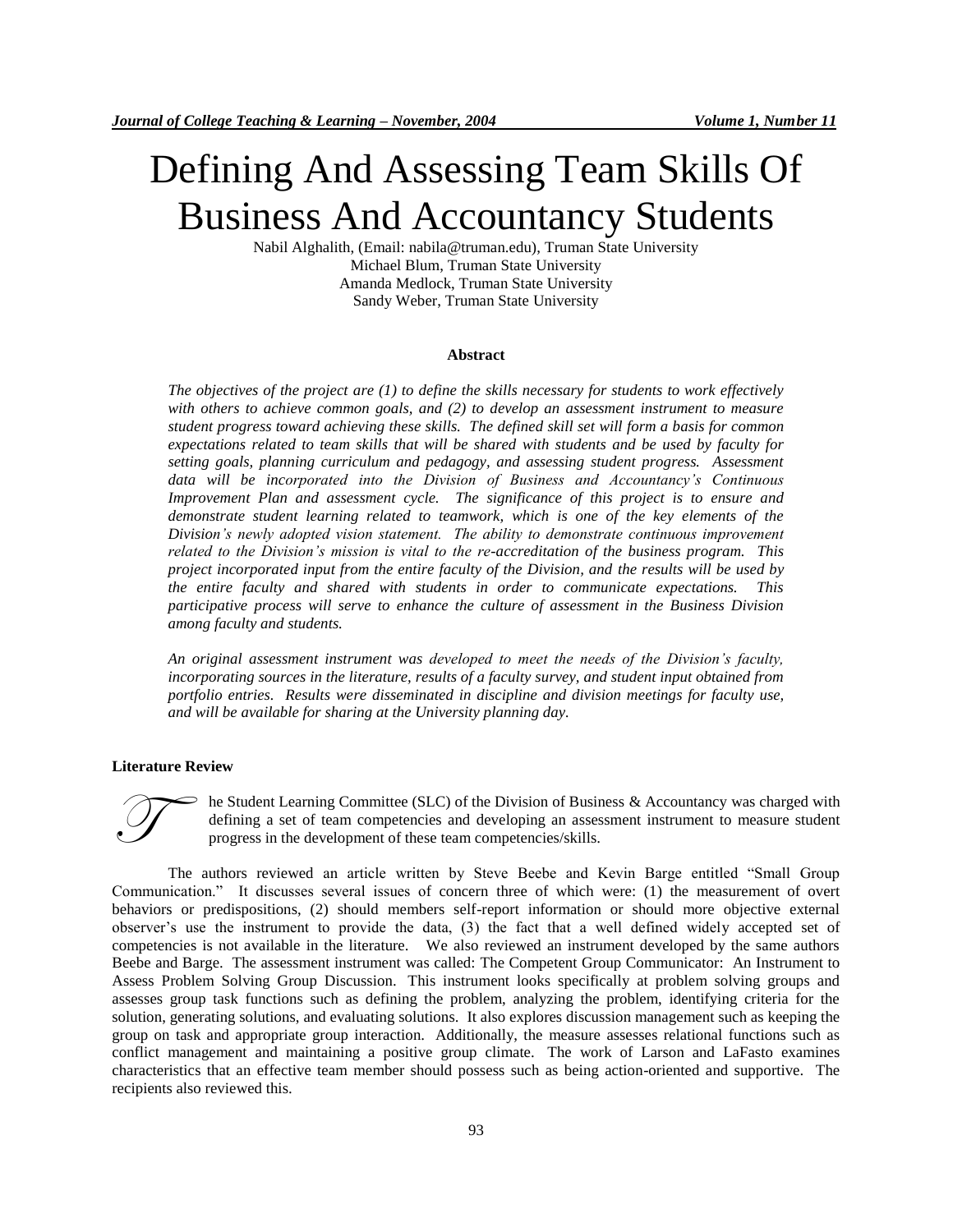## *Methods*

The project was discussed with the Business and Accountancy faculty at a Division meeting. Subsequent to providing them information about the project the faculty formed six groups to respond to the following question: Disregarding the content of the project, what are the team skills we are hoping to develop in students when we design group and team activities.

The authors reviewed the responses provided by the faculty independently. Analysis of the responses revealed some common themes, which allowed for the development of an initial set of competencies. A list of twenty competencies was created. Further discussion led to the decision to classify each competency as either task or relational. Additional competencies were added based on Beebe and Barge's work, the work of Lafasto and Larson, and the data provided by the faculty of the Division. The first draft of the assessment instrument was created and then refined to use a behavioral anchored rating scales rather than the format used by Lafasto and Larson.

After discussion of the advantages of each the different formats for the assessment instrument. We decided to use the behavioral anchors as an evaluation of various sets of competencies. It was determined the Division would not need more detailed information than that provided by the evaluation of these sets of competencies. In addition, we supplemented the behavioral anchored scales with a checklist of selected specific competencies so as to improve the feedback that could be given to the students.

It was decided that individual members write independently verbal descriptions of each set of competencies. These descriptions would be shared with the users of the assessment instrument (i.e. the students and faculty) to give them a better understanding of each behavioral anchored rating scale.

Some of the verbal descriptions of the competency sets were written. The final draft of the assessment instrument was written. The authors reviewed and edited the final assessment instrument, which will be tested during the 2003-04 academic year.

## **Tasks for Completion of the Project**

Data will be gathered from students and faculty as to the competencies of students in the area of teamwork. This data will be analyzed by the Division's Student Learning Committee and others to determine: a) Whether modifications to the assessment instrument need to be made and/or b) Changes in where (i.e. which classes) the assessment of student team competencies is made within the Division and/or c) Changes in the curriculum need to be made to further enhance student acquisition of these team competencies.

## **Bibliography**

- *1.* Beebe, Steven A. and J. Kevin Barge, *Assessing Small Group Problem Solving Communication Competence.*
- 2. Lafasto, F. & Larson, C. (2001). When teams work best: 6,000 team members and leaders tell what it takes to succeed. Thousand Oaks, CA: Sage.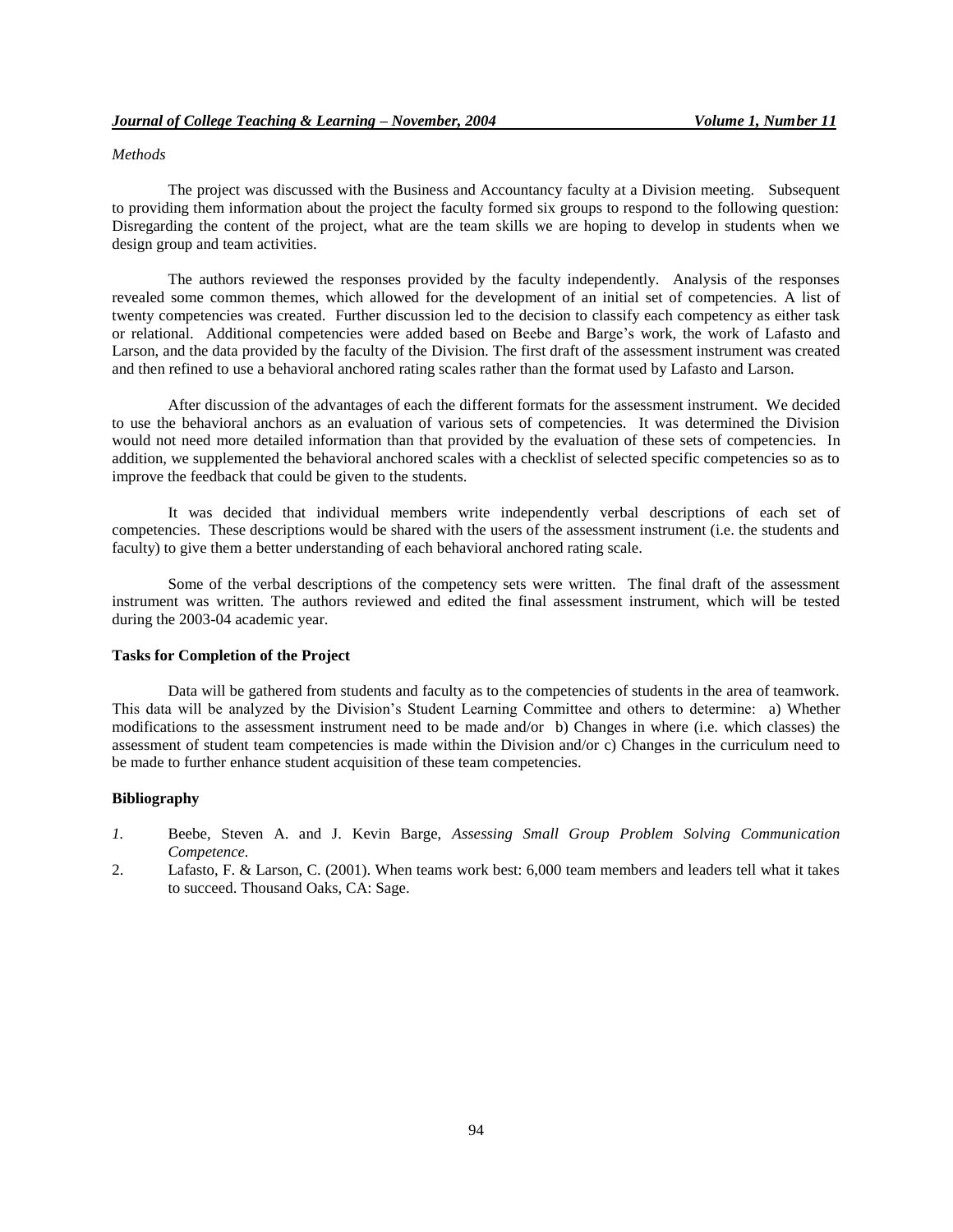## **Description of Effective Team Member Competencies For Team Skills Rubric**

The five competencies of an effective team member are described below. The first three competencies (organization/coordination, participation, and problem solving) deal with maintaining *structure* in team, which includes the organization team meetings, the assignment of roles and tasks, the definition of goals, and the active participation of all team members in order to effectively complete the team's *tasks*. The final two competencies (group dynamics and conflict resolution) deal with a team's *interaction* or the give-and-take dialogue among team members. Team members must promote effective communication in order to develop healthy *relationships* and cohesiveness. An effective team maintains a balance between structure and interaction. This balance allows team members to feel comfortable contributing to discussion and have a positive attitude about being a part of the team while maintaining a strong focus on the team's goals.

#### **Task/Structure Competencies**

#### *Competency 1: Organization/ Coordination*

A team member who offers organization and coordination to a team helps in organizing the structure of team meetings by keeping the group focused on the task at hand and the team goals. In order to organize the team, the goals of the team will be clearly identified and defined. In addition, a team member competent in this area will work to coordinate the efforts of team members by assisting in the clear definition of roles and tasks that each team member should complete as well as developing deadlines. A member with strong coordination skills will work to integrate ideas from all team members into the final product. This competency emphasizes mutual leadership among team members or a shared commitment and responsibility for the team reaching its goal.

## *Competency 2: Participation*

A team member participates by not only attending meetings regularly and punctually but also contributes to the team by carrying his/her share of the responsibility for tasks that must be completed outside team meetings. Tasks are completed in a timely fashion and are of high quality.

## *Competency 3: Problem Solving*

Teams are often called upon to make a decision or solve a problem; therefore, team members should be able to contribute effectively to the problem solving process. Dewey's reflective thinking model serves as a basis for the areas assessed in problem solving (1. clearly define the problem, 2. analyze the problem, 3. generate solutions, 4. evaluate and select the best solution). Defining the problem is covered in competency one (organization/coordination) with the defining of goals. A competent team member will contribute research and/or information about the given problem in order to effectively analyze all aspects of the problem. Next, a competent team member will contribute to the brainstorming of creative solutions to the problem. Multiple solutions should be generated freely without fear of criticism. Once a list of alternatives has been generated, group members evaluate the solutions by discussing the positive and negative consequences of each alternative, select the best possible solution that meets the team's goals, and take action.

## **Relational/Interaction Competencies**

#### *Competency 4: Group Dynamics*

Group dynamics includes effectively communicating a team member=s own ideas and encouraging the contribution of others' ideas. A team member should actively contribute his/her own ideas to the discussion without monopolizing the meeting time. Listening actively involves concentrating on what others are saying rather than formulating what you will say next and responding verbally by asking questions, paraphrasing, and building upon others' ideas. A team member can encourage others' participation by being nonverbally responsive (maintaining eye contact, nodding the head, leaning forward, smiling, etc.) and being verbally responsive to others' ideas and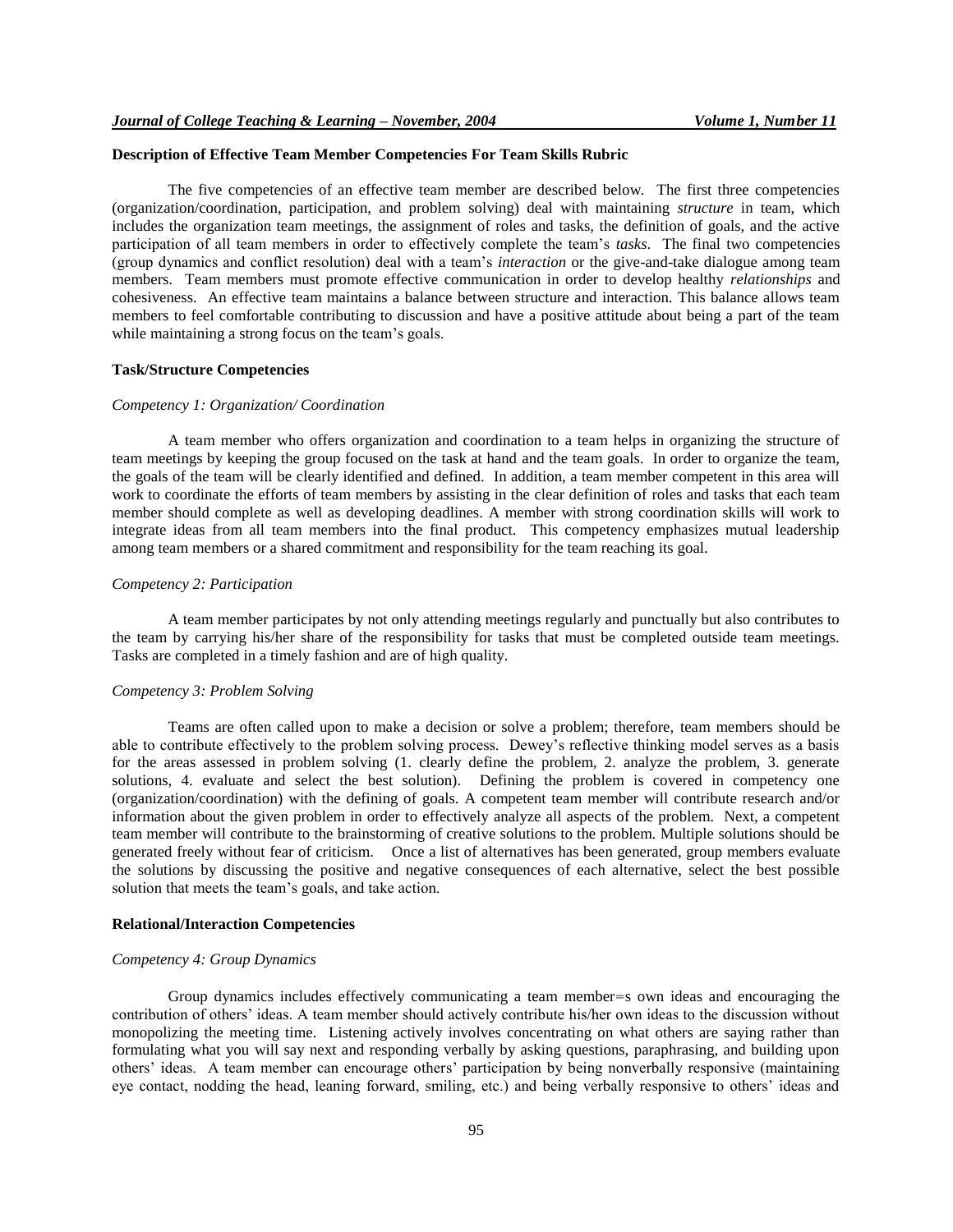actively soliciting the participation of quieter team members. Overall, an atmosphere of collaboration should be established through consultation with others, asking relevant questions, and addressing other members' concerns and ideas.

## *Competency 5: Conflict Resolution*

Conflict is a healthy part of team communication because it challenges members to seek information and to think more critically about the issues. Conflict can occur simply because of misunderstandings or when people simply disagree. An effective team member will deal with conflict in a way that is constructive rather than destructive to the team. When conflict does occur, the effective team member focuses on issues, information, and evidence rather than personalities. Oftentimes in teams, there are members who play dysfunctional roles such as disrupting or monopolizing the discussion and those that simply do not participate or carry their fair share of the workload (free riders). These problems should be addressed by describing the behavior rather than attacking the individual. A conflict due to a difference of opinion on an issue should include generating multiple solutions to the conflict and basing the decision on objective criteria on which the team can agree. Overall, conflict resolution should include objectivity that will create a supportive rather than a defensive climate.

## **Appendix**

## **Team/Leadership Skills Rubric**

*Division of Business and Accountancy*

Name of fellow team member being assessed: \_\_\_\_\_\_\_\_\_\_\_\_\_\_\_\_\_\_\_\_\_\_\_\_\_\_\_\_\_\_

*Directions: For each competency, check the skills you observed your fellow teammate exhibiting. Then, circle a number on a scale of 1-5 (5 being a superior performance of the competency) above the statement that best describes your fellow teammate's behavior.* 

| Competency 1: Organization and Coordination |                                       |                                     |  |
|---------------------------------------------|---------------------------------------|-------------------------------------|--|
| 1. Organization                             | Assists in assignment of roles        | Contributes to the definition       |  |
|                                             | and responsibilities                  | of team goals                       |  |
|                                             |                                       |                                     |  |
|                                             |                                       |                                     |  |
| Does not contribute to $(1.)$               | Assists in $(1.)$ assigning roles and | Assumes leadership role in $(1.)$   |  |
| assigning roles or $(2.)$ defining          | (2.) defining goals.                  | assigning roles and $(2.)$ defining |  |
| goals.                                      |                                       | goals.                              |  |

| 2. Coordination                       | Assists in prioritizing and           | Helps integrate individual           |
|---------------------------------------|---------------------------------------|--------------------------------------|
|                                       | coordinating tasks                    | contributions into team's            |
|                                       |                                       | final product                        |
|                                       |                                       |                                      |
|                                       |                                       |                                      |
| Does not contribute to either $(1.)$  | Assists in $(1.)$ prioritizing and    | Assumes leadership role in $(1.)$    |
| prioritizing and coordinating tasks   | coordinating tasks to meet deadlines  | prioritizing and coordinating tasks  |
| or $(2.)$ integrating individual      | and/or $(2.)$ integrating individual  | and/or $(2.)$ integrating individual |
| contributions into the final product. | contributions into the final product. | contributions into final product.    |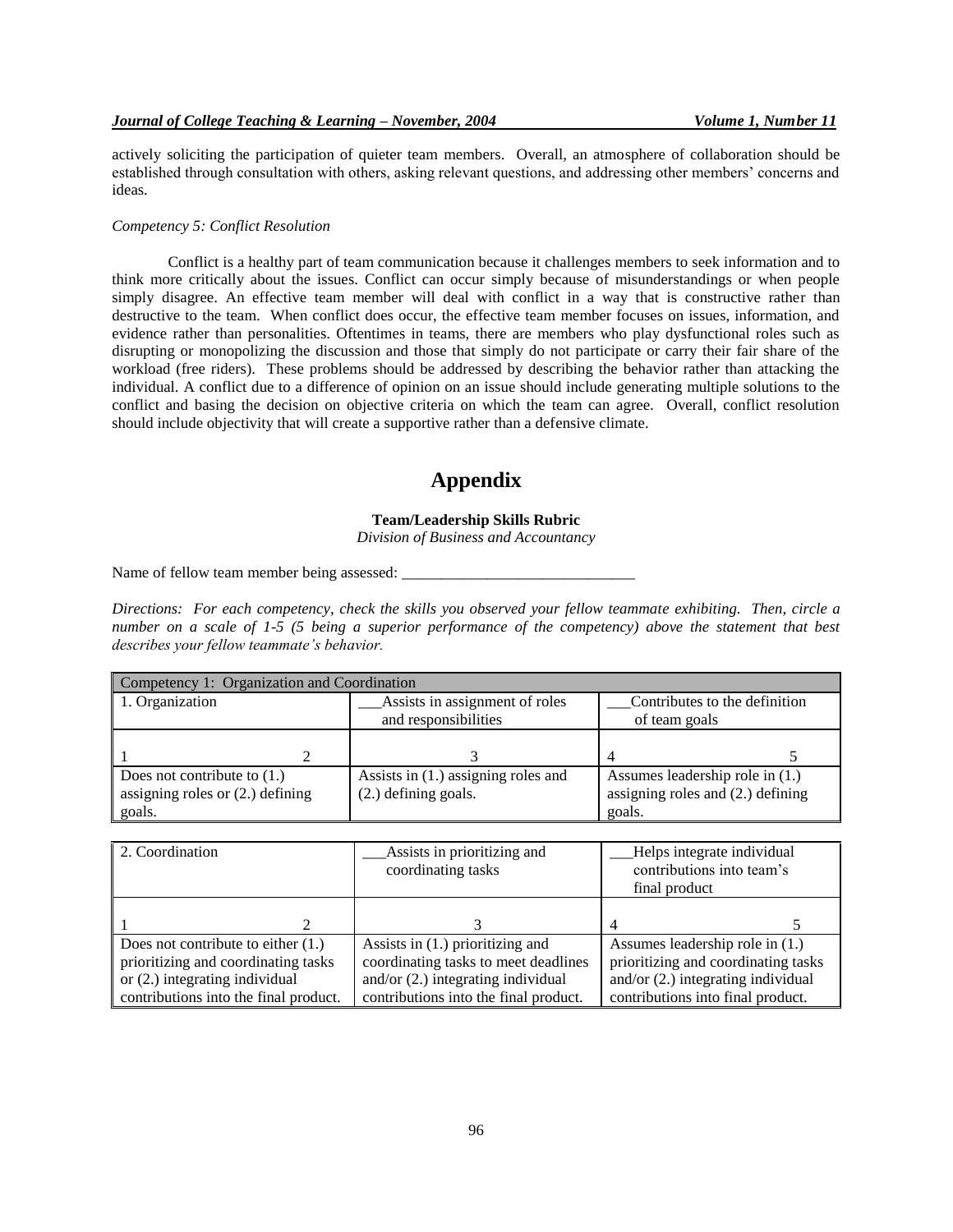| Competency 2: Participation            |                                       |                                     |  |
|----------------------------------------|---------------------------------------|-------------------------------------|--|
| Attends meetings                       | Consistently completes team           | Carries own share of                |  |
| consistently and punctually            | assignments and tasks on time         | team's responsibilities             |  |
|                                        |                                       |                                     |  |
|                                        |                                       |                                     |  |
| (1.) Frequently misses meetings or     | (1.) Infrequently misses meetings or  | (1.) Punctually attends and is well |  |
| arrives late, $(2.)$ misses deadlines, | arrives late, and (2.) satisfactorily | prepared for all meetings; (2.) all |  |
| and (3.) fails to complete own         | completes assignments in a timely     | assignments are of high quality and |  |
| share of responsibilities.             | manner.                               | meet deadlines.                     |  |

| Competency 3: Problem Solving          |                                  |                                       |
|----------------------------------------|----------------------------------|---------------------------------------|
| Contributes information                | Participates in team             | Assists in constructively             |
| and/or research                        | brainstorming of solutions/      | evaluating pros and cons of           |
|                                        | alternatives to problem          | generated solutions.                  |
|                                        |                                  |                                       |
|                                        |                                  |                                       |
| Does not $(1.)$ contribute             | $(1.)$ Contributes               | $(1.)$ Contributes                    |
| information/research, (2.)             | information/research, (2.)       | information/research, (2.) offers     |
| brainstorm solutions, or $(3.)$ assist | brainstorms solutions, and (3.)  | insightful or creative solutions, and |
| in evaluating solutions/               | assists in evaluating solutions/ | (3.) provides a framework for         |
| alternatives.                          | alternatives.                    | evaluating solutions/ alternatives.   |

| Competency 4: Group Dynamics                   |                                   |                                            |                                  |  |
|------------------------------------------------|-----------------------------------|--------------------------------------------|----------------------------------|--|
| Participates in team discussion                |                                   | Does not monopolize team's discussion time |                                  |  |
|                                                |                                   |                                            |                                  |  |
| Listens actively by paraphrasing/building upon |                                   | Encourages others to participate           |                                  |  |
| ideas of others                                |                                   |                                            |                                  |  |
|                                                |                                   |                                            |                                  |  |
| 2                                              |                                   |                                            | 4                                |  |
| (1.) Monopolizes team's discussion             | (1.) Participates without         |                                            | (1.) Participates without        |  |
| time, $(2.)$ does not listen to others,        | monopolizing discussion, and (2.) |                                            | monopolizing discussion, (2.)    |  |
| (3.) does not encourage                        | listens to others.                |                                            | builds upon ideas of others, and |  |
| participation of others, OR (4.)               |                                   |                                            | (3.) actively encourages the     |  |
| does not contribute to discussion.             |                                   |                                            | participation of others.         |  |

| Competency 5: Conflict Resolution                                                                                                                              |                                                                                                        |                                            |                                                                                                                                                                                              |  |
|----------------------------------------------------------------------------------------------------------------------------------------------------------------|--------------------------------------------------------------------------------------------------------|--------------------------------------------|----------------------------------------------------------------------------------------------------------------------------------------------------------------------------------------------|--|
| Emphasizes issues rather than personalities                                                                                                                    |                                                                                                        | Offers constructive solutions to conflict  |                                                                                                                                                                                              |  |
| Constructively addresses free-riders (members<br>not contributing adequately to team)                                                                          |                                                                                                        | Resolves conflict using objective criteria |                                                                                                                                                                                              |  |
|                                                                                                                                                                |                                                                                                        |                                            | 4                                                                                                                                                                                            |  |
| (1.) Offers no constructive<br>solutions to resolve conflict, or (2.)<br>undermines conflict resolution by<br>emphasizing personalities rather<br>than issues. | (1.) Offers solutions to resolve<br>conflict, and (2.) emphasizes issues<br>rather than personalities. |                                            | (1.) Resolves conflict based upon<br>objective criteria, (2.) encourages<br>win-win solutions, and $(3.)$<br>addresses free-rider problem<br>constructively without creating<br>hostilities. |  |